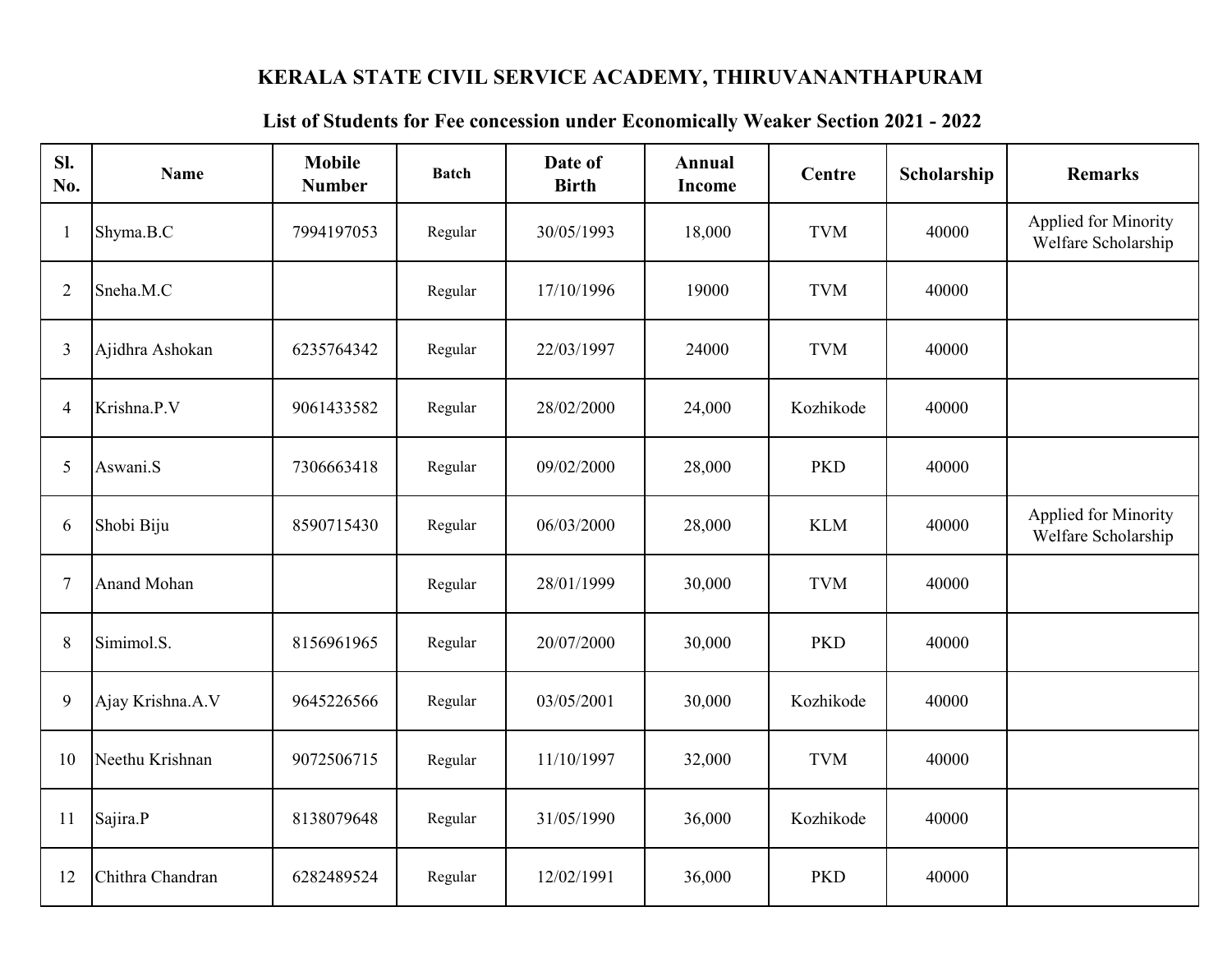| SI.<br>No. | <b>Name</b>       | <b>Mobile</b><br><b>Number</b> | <b>Batch</b> | Date of<br><b>Birth</b> | Annual<br><b>Income</b> | Centre      | Scholarship | <b>Remarks</b> |
|------------|-------------------|--------------------------------|--------------|-------------------------|-------------------------|-------------|-------------|----------------|
| 13         | Athira.M.Sathyan  | 9544643429                     | Regular      | 28/09/1992              | 36000                   | <b>TVM</b>  | 40000       |                |
| 14         | Akhil.K.P         | 9961881379                     | Regular      | 25/12/1992              | 36,000                  | <b>TVM</b>  | 40000       |                |
| 15         | Sukanya.P         | 8893622727                     | Regular      | 18/12/1994              | 36,000                  | <b>PKD</b>  | 40000       |                |
| 16         | Ameena.A          | 7559947073                     | Regular      | 31/05/1996              | 36,000                  | <b>KLM</b>  | 40000       |                |
| 17         | Vineeth Kumar.C.V | 8281540324                     | Regular      | 24/03/1998              | 36,000                  | <b>TVM</b>  | 40000       |                |
| 18         | Rama Sisodia      | 9539238120                     | Regular      | 21/10/1998              | 36,000                  | Kozhikode   | 40000       |                |
| 19         | Mahesh R Chandran | 8943665603                     | Regular      | 03/04/1999              | 36,000                  | <b>PKD</b>  | 40000       |                |
| 20         | Sreekutty.P       | 7356665274                     | Regular      | 06/05/1999              | 36,000                  | <b>KLM</b>  | 40000       |                |
| 21         | Minnu Suresh      | 9846533003                     | Regular      | 09/08/1999              | 36,000                  | <b>TVM</b>  | 40000       |                |
| 22         | Prince.S.P        | 6282167952                     | Regular      | 25/03/2000              | 36,000                  | <b>TVM</b>  | 40000       |                |
| 23         | Monisha.R         | 9496150857                     | Regular      | 11/08/2000              | 36,000                  | <b>KLM</b>  | 40000       |                |
| 24         | Sandra.P          | 7356238090                     | Regular      | 24/04/2001              | 36,000                  | <b>ICSR</b> | 40000       |                |
| 25         | Reshma.N.A        | 6235019230                     | Regular      | 18/12/1999              | 38,000                  | <b>TVM</b>  | 40000       |                |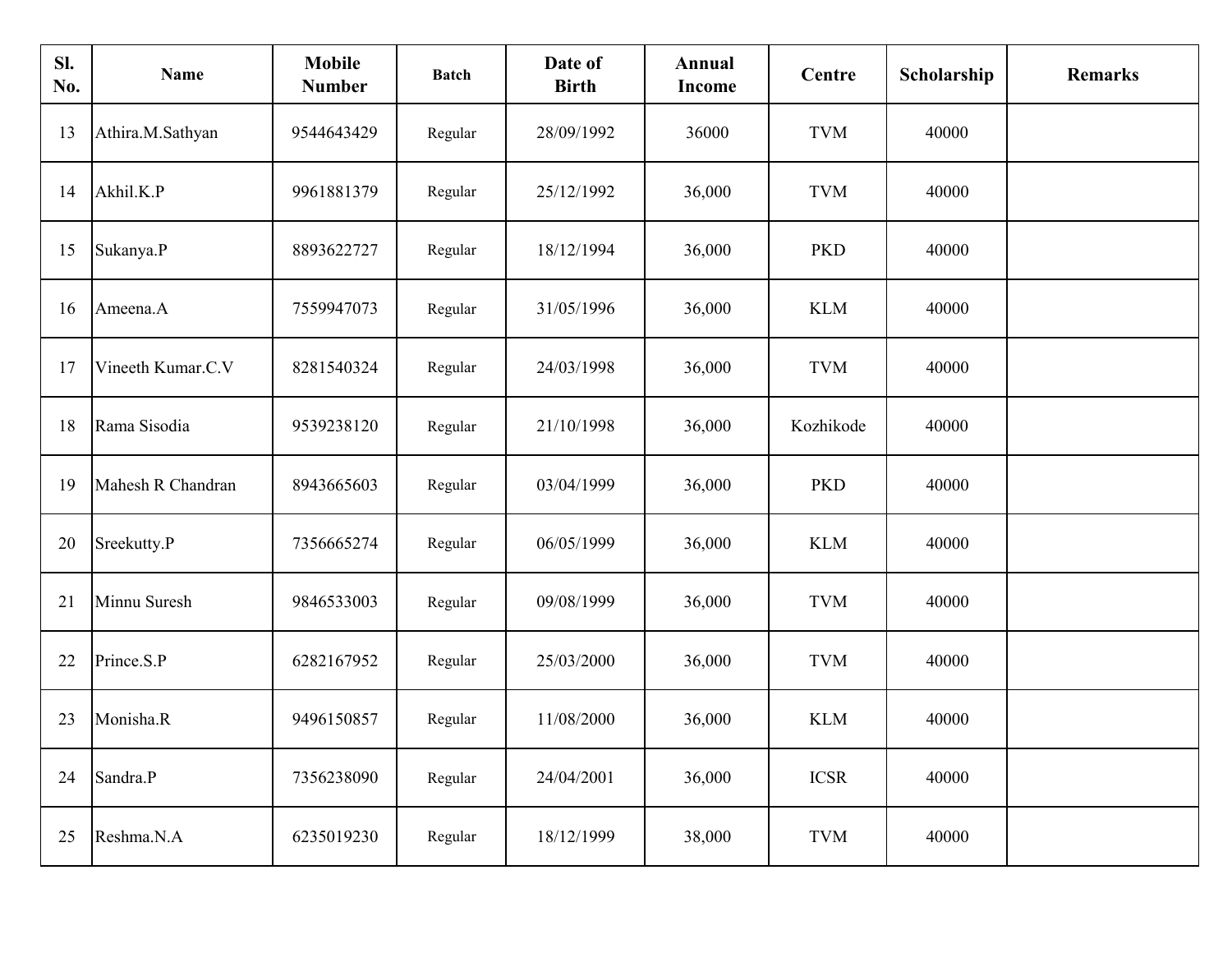| SI.<br>No. | Name                    | <b>Mobile</b><br><b>Number</b> | <b>Batch</b> | Date of<br><b>Birth</b> | Annual<br>Income | Centre       | Scholarship | <b>Remarks</b>                                     |
|------------|-------------------------|--------------------------------|--------------|-------------------------|------------------|--------------|-------------|----------------------------------------------------|
| 26         | Sethulekshmi.M.S        | 8138074272                     | Regular      | 03/08/1994              | 42,000           | <b>KLM</b>   | 40000       |                                                    |
| 27         | Hari.C.A                | 8075338989                     | Online       | 24/10/1994              | 42,000           | Muvattupuzha | 40000       |                                                    |
| 28         | Vishnumaya.E            | 9496217387                     | Regular      | 19/11/1996              | 42,000           | <b>TVM</b>   | 40000       |                                                    |
| 29         | Shalini.R.              | 9526468810                     | Regular      | 16/06/1997              | 42,000           | <b>TVM</b>   | 40000       |                                                    |
| 30         | Rajeshwari.N            | 8129030362                     | Regular      | 10/03/1998              | 42,000           | <b>PKD</b>   | 40000       |                                                    |
| 31         | Sanjay.G                | 9745778449                     | Regular      | 17/04/1998              | 42,000           | <b>TVM</b>   | 40000       |                                                    |
| 32         | Greeshma.P              | 7034286589                     | Online       | 16/07/1998              | 42,000           | <b>TVM</b>   | 40000       |                                                    |
| 33         | Nitheesh.K              | 8157850783                     | Regular      | 28/04/1999              | 42000            | <b>TVM</b>   | 40000       |                                                    |
| 34         | Parvathi.P.S            | 7736950870                     | Regular      | 21/05/1999              | 42000            | <b>TVM</b>   | 40000       |                                                    |
| 35         | Muhammed<br>Safuvan.U.M | 8089529801                     | Regular      | 28/10/2000              | 42000            | <b>TVM</b>   | 40000       | Applied for Minority<br>Welfare Scholarship        |
| 36         | Muhammed Sahad.A        | 8075011889                     | Regular      | 16/02/2001              | 42,000           | <b>TVM</b>   | 40000       | <b>Applied for Minority</b><br>Welfare Scholarship |
| 37         | Anjini.K                | 9947442133                     | Regular      | 07/08/1997              | 45,000           | Kozhikode    | 40000       |                                                    |
| 38         | Amal Maria George       | 8075189734                     | Regular      | 26/03/1997              | 46000            | <b>TVM</b>   | 40000       | Applied for Minority<br>Welfare Scholarship        |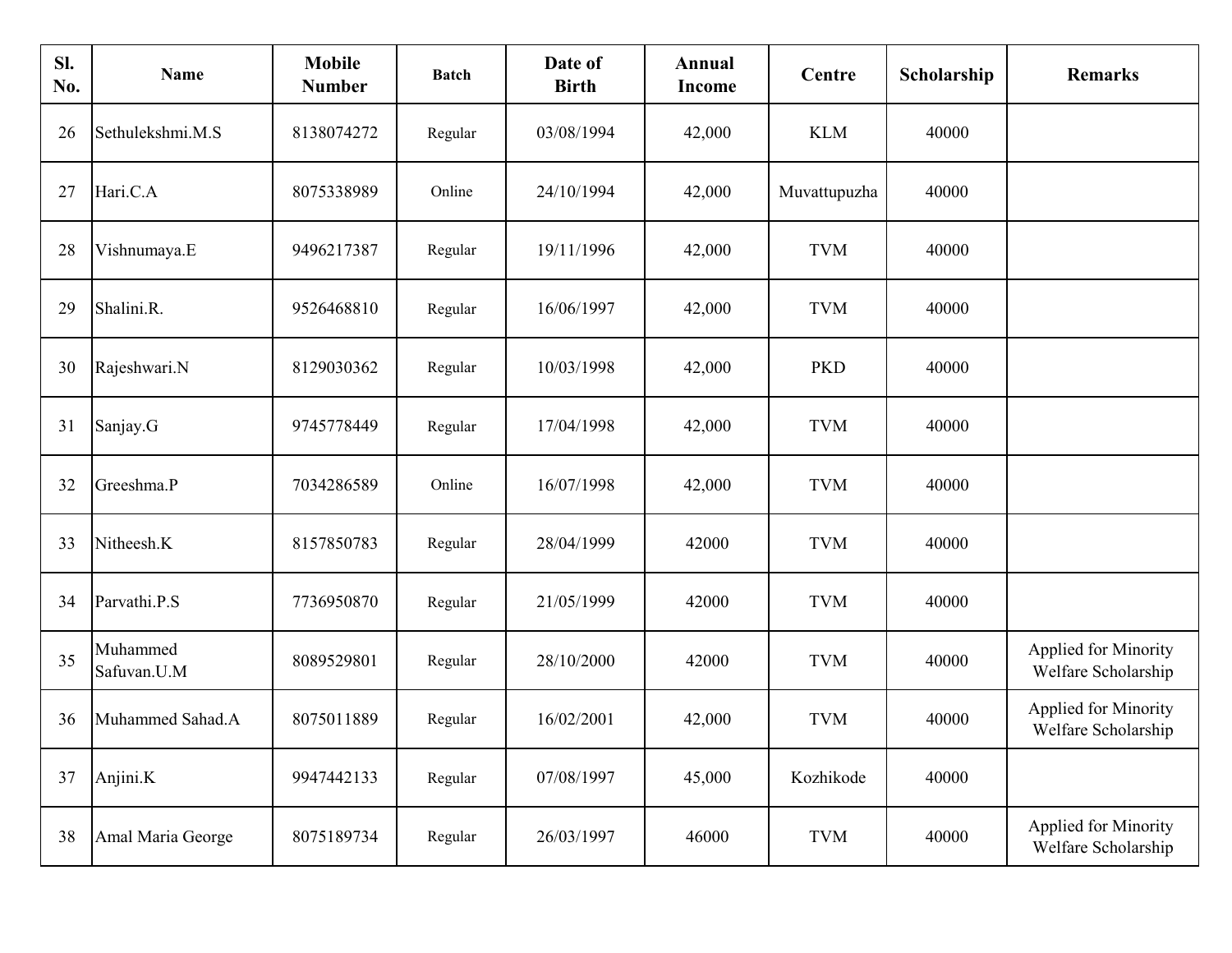| Sl.<br>No. | <b>Name</b>       | <b>Mobile</b><br><b>Number</b> | <b>Batch</b> | Date of<br><b>Birth</b> | Annual<br><b>Income</b> | Centre     | Scholarship | <b>Remarks</b>                                                                                                                                                                        |
|------------|-------------------|--------------------------------|--------------|-------------------------|-------------------------|------------|-------------|---------------------------------------------------------------------------------------------------------------------------------------------------------------------------------------|
| 39         | Anto Sebastian    | 9562962184                     | Regular      | 10/05/1994              | 46,000                  | <b>TVM</b> | 40000       | Since the name of Student<br>/ Father differ in the<br>Income Certificate<br>produced, Fresh Income<br>Certificate of<br>the candidate is necessary<br>to examine the case<br>further |
| 40         | Ruha Daleela      | 7907889760                     | Regular      | 19/10/1997              | 47000                   | <b>TVM</b> | 40000       | Applied for Minority<br>Welfare Scholarship                                                                                                                                           |
| 41         | Kavya.C.K         | 6238429020                     | Regular      | 14/05/1991              | 48,000                  | Kozhikode  | 40000       |                                                                                                                                                                                       |
| 42         | Sameeha Thayyil   | 9562384176                     | Regular      | 15/05/1993              | 48,000                  | <b>TVM</b> | 40000       | Applied for Minority<br>Welfare Scholarship                                                                                                                                           |
| 43         | Sangeetha Ramesh  |                                | Regular      | 07/09/1993              | 48000                   | <b>TVM</b> | 40000       |                                                                                                                                                                                       |
| 44         | Ansheefa.B        | 9645248185                     | Regular      | 01/05/1996              | 48000                   | <b>TVM</b> | 40000       | Applied for Minority<br>Welfare Scholarship                                                                                                                                           |
| 45         | Ammu.A.R          | 7902272533                     | Regular      | 22/08/1996              | 48,000                  | <b>TVM</b> | 40000       |                                                                                                                                                                                       |
| 46         | Sruthi.P          | 9207152497                     | Regular      | 13/01/1997              | 48,000                  | Kozhikode  | 40000       |                                                                                                                                                                                       |
| 47         | Sethuparvathy.P.V | 9061649897                     | Regular      | 26/09/1997              | 48000                   | <b>TVM</b> | 40000       |                                                                                                                                                                                       |
| 48         | Prabhudev.T       | 8281746412                     | Regular      | 02/02/1998              | 48000                   | <b>TVM</b> | 40000       |                                                                                                                                                                                       |
| 49         | Arunaganga        | 7356585062                     | Online       | 18/02/1998              | 48,000                  | <b>KLM</b> | 40000       |                                                                                                                                                                                       |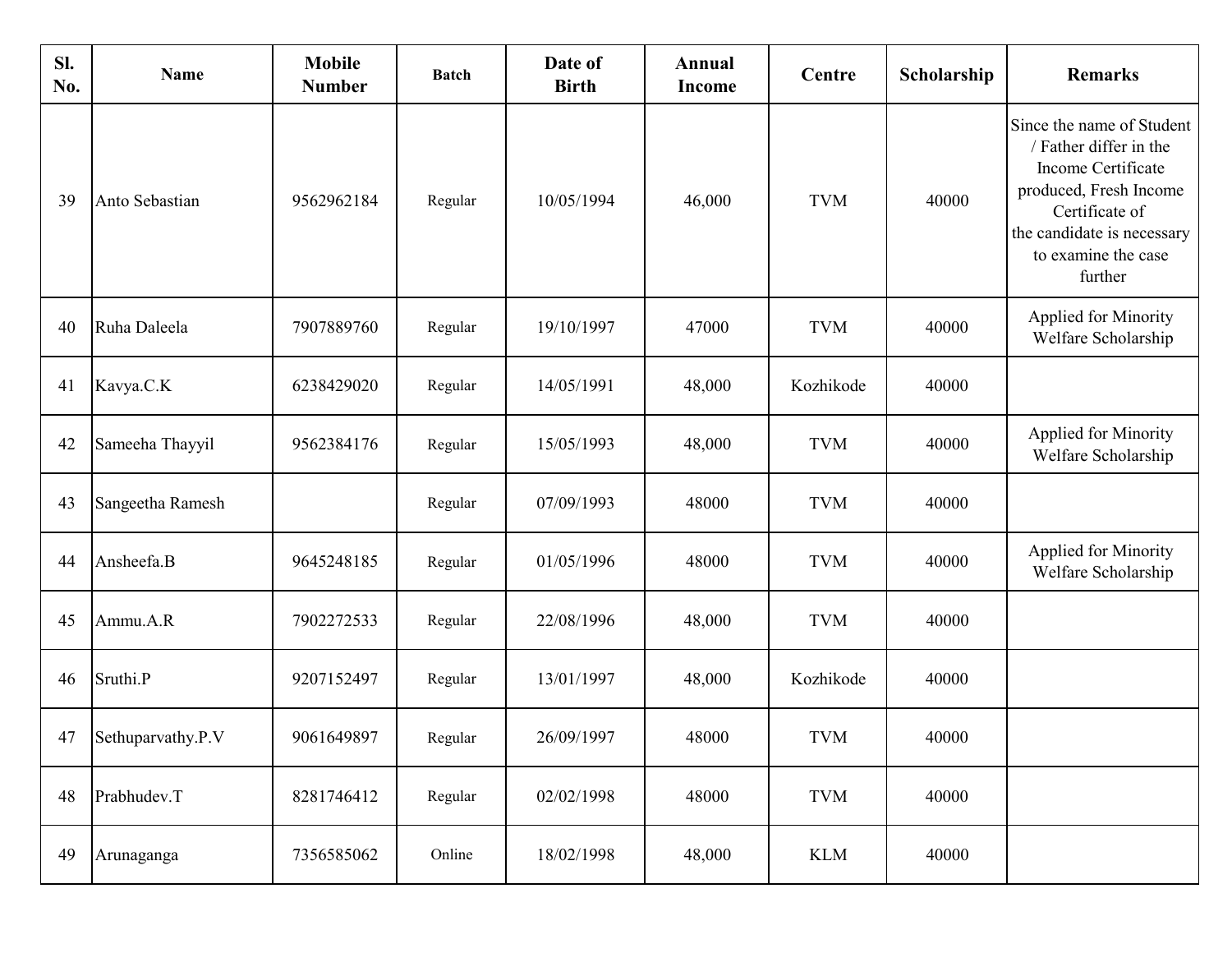| SI.<br>No. | <b>Name</b>                 | <b>Mobile</b><br><b>Number</b> | <b>Batch</b> | Date of<br><b>Birth</b> | Annual<br>Income | Centre       | Scholarship | <b>Remarks</b>                                     |
|------------|-----------------------------|--------------------------------|--------------|-------------------------|------------------|--------------|-------------|----------------------------------------------------|
| 50         | Aswin S Nambiar             | 7736869612                     | Regular      | 23/05/1998              | 48,000           | Kozhikode    | 40000       |                                                    |
| 51         | Athira.K                    | 8848536398                     | Regular      | 18/08/1998              | 48000            | <b>TVM</b>   | 40000       |                                                    |
| 52         | Vrichika.R                  | 9947426927                     | Regular      | 16/12/1998              | 48,000           | <b>KLM</b>   | 40000       |                                                    |
| 53         | Ajanya Das.K                | 7034986056                     | Regular      | 11/02/1999              | 48,000           | <b>ICSR</b>  | 40000       |                                                    |
| 54         | <b>Rosly Jose</b>           | 8848108643                     | Regular      | 26/02/1999              | 48,000           | <b>TVM</b>   | 40000       | Applied for Minority<br>Welfare Scholarship        |
| 55         | Athila Thasneem             | 9048733574                     | Regular      | 15/03/1999              | 48,000           | <b>TVM</b>   | 40000       | Applied for Minority<br>Welfare Scholarship        |
| 56         | Shathu Thampi               |                                | Regular      | 31/07/1999              | 48000            | <b>TVM</b>   | 40000       |                                                    |
| 57         | Aswin P.T.K                 | 8078185725                     | Regular      | 01/08/1999              | 48,000           | Kozhikode    | 40000       |                                                    |
| 58         | Anju Krishna.C.H            | 7034480403                     | Regular      | 15/08/1999              | 48,000           | Kozhikode    | 40000       |                                                    |
| 59         | Muhammed Haris              | 9447050213                     | Regular      | 14/11/1999              | 48,000           | Muvattupuzha | 40000       |                                                    |
| 60         | <b>Stephy Treeza Joseph</b> | 9354574863                     | Regular      | 18/12/1999              | 48000            | <b>TVM</b>   | 40000       | <b>Applied for Minority</b><br>Welfare Scholarship |
| 61         | Shalu.S.Kumar               | 9061821027                     | Regular      | 31/01/2000              | 48,000           | <b>TVM</b>   | 40000       |                                                    |
| 62         | Jyothish.B.                 | 6235620775                     | Regular      | 26/05/2000              | 48,000           | <b>TVM</b>   | 40000       |                                                    |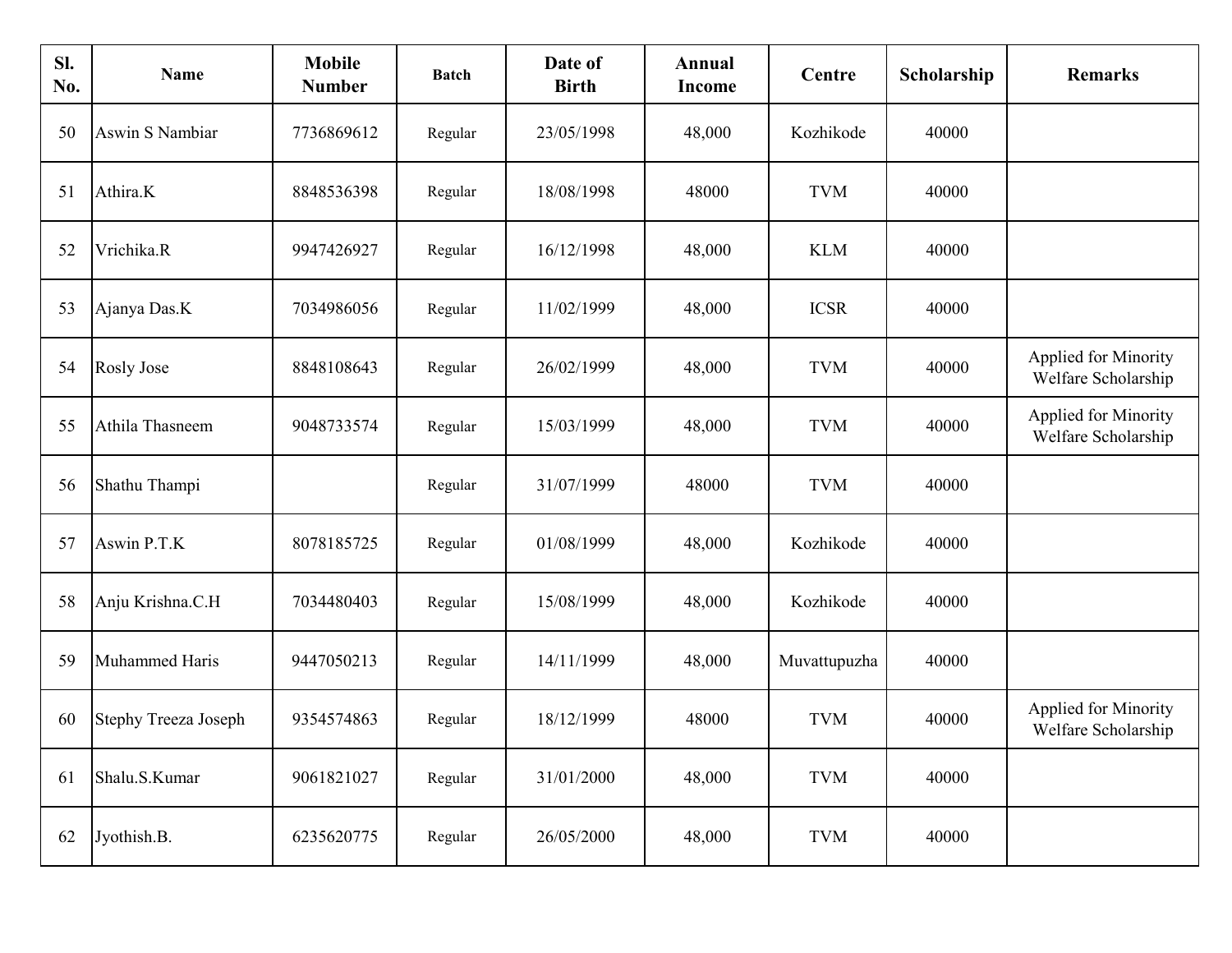| SI.<br>No. | <b>Name</b>         | <b>Mobile</b><br><b>Number</b> | <b>Batch</b> | Date of<br><b>Birth</b> | Annual<br>Income | Centre                      | Scholarship | <b>Remarks</b>                              |
|------------|---------------------|--------------------------------|--------------|-------------------------|------------------|-----------------------------|-------------|---------------------------------------------|
| 63         | Akshya Anand        | 8590189180                     | Regular      | 29/05/2000              | 48000            | <b>TVM</b>                  | 40000       |                                             |
| 64         | Ardra Satheesh      | 7034289529                     | Regular      | 07/07/2000              | 48,000           | <b>TVM</b>                  | 40000       |                                             |
| 65         | Akhil Krishnan.R    | 7012150713                     | Regular      | 21/08/2000              | 48,000           | <b>TVM</b>                  | 40000       |                                             |
| 66         | Yamuna.P.S          | 8281133462                     | Regular      | 21/09/2000              | 48,000           | <b>TVM</b>                  | 40000       |                                             |
| 67         | <b>Shelcy Peus</b>  | 8086866139                     | Weekend      | 12/10/2000              | 48,000           | <b>KLM</b>                  | 40000       |                                             |
| 68         | Mohamed Sajad.P.S   | 9539401119                     | Regular      | 08/01/2001              | 48,000           | <b>TVM</b>                  | 40000       | Applied for Minority<br>Welfare Scholarship |
| 69         | Sajana.V.S          | 9747752720                     | Online       | 19/07/1995              | 49,000           | <b>PKD</b>                  | 40000       |                                             |
| 70         | Anagha.B            |                                | Regular      | 01/11/1999              | 49000            | <b>TVM</b>                  | 40000       |                                             |
| 71         | Harsha.P            | 9645540125                     | Regular      | 23/07/2001              | 50,000           | <b>TVM</b>                  | 40000       |                                             |
| 72         | Aiswarya Nambiattil | 8547793864                     | Regular      | 01/06/1997              | 52000            | <b>TVM</b>                  | 40000       |                                             |
| 73         | Athulya.P.S         | 8086220829                     | Regular      | 21/10/1998              | 52000            | <b>TVM</b>                  | 40000       |                                             |
| 74         | Aparna.S.           | 9605057030                     | Online       | 04/05/1999              | 52,000           | $\mathop{\rm KLM}\nolimits$ | 40000       |                                             |
| 75         | P.Sreeja            | 7012167900                     | Regular      | 01/12/1988              | 54,000           | <b>PKD</b>                  | 40000       |                                             |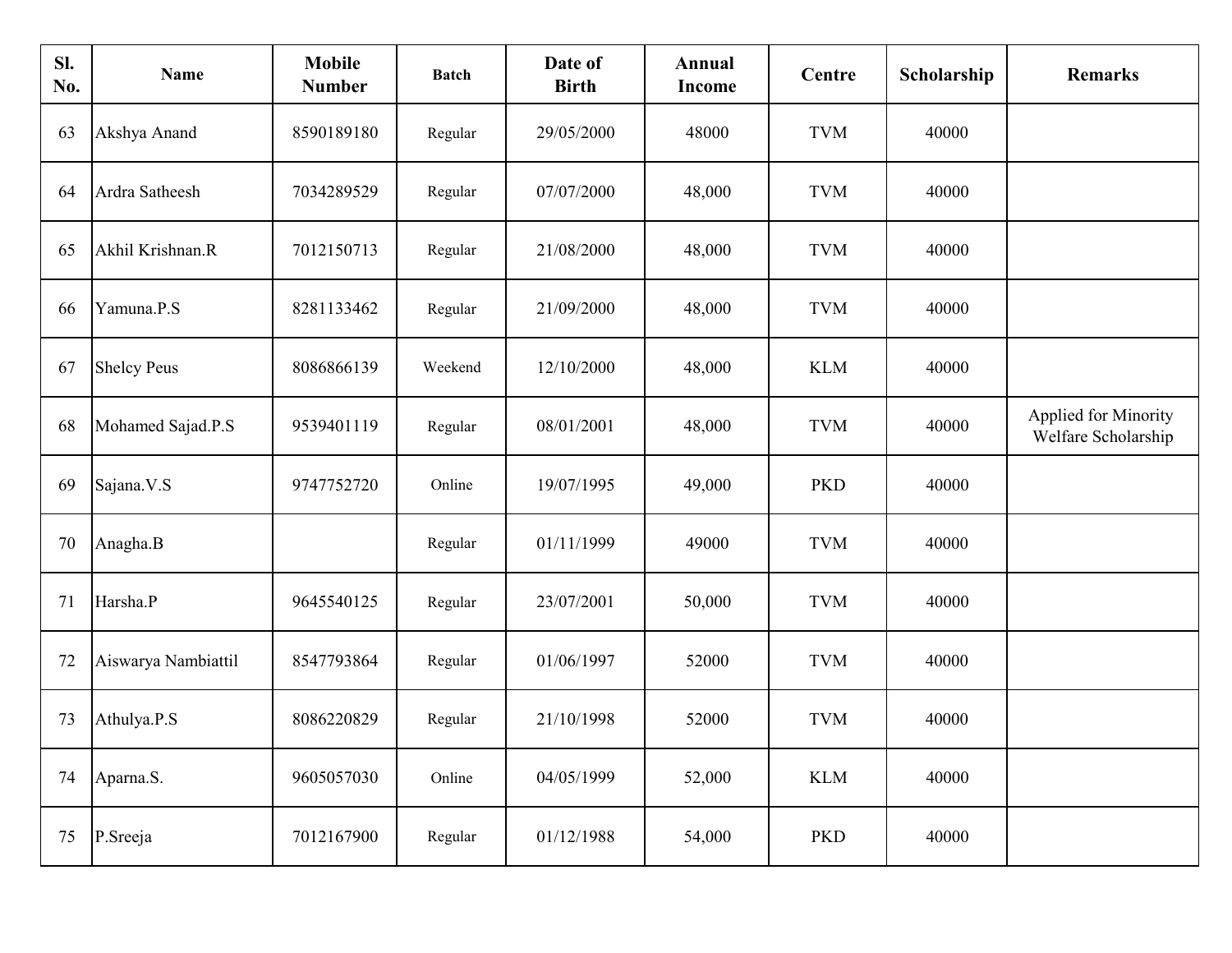| SI.<br>No. | <b>Name</b>                | <b>Mobile</b><br><b>Number</b> | <b>Batch</b>   | Date of<br><b>Birth</b> | Annual<br>Income | Centre       | Scholarship | <b>Remarks</b>                              |
|------------|----------------------------|--------------------------------|----------------|-------------------------|------------------|--------------|-------------|---------------------------------------------|
| 76         | Aafina Santhosh            | 9846670035                     | Regular        | 01/01/1996              | 54,000           | <b>KLM</b>   | 40000       | Applied for Minority<br>Welfare Scholarship |
| 77         | Smegha.N.C                 | 9048224374                     | Regular        | 24/05/1996              | 54,000           | <b>TVM</b>   | 40000       |                                             |
| 78         | Neenu Joseph               | 7025044151                     | Online         | 26/10/1999              | 54,000           | <b>TVM</b>   | 40000       |                                             |
| 79         | Amritha.S.Raj              | 9074231533                     | Regular        | 16/09/2000              | 54,000           | Muvattupuzha | 40000       |                                             |
| 80         | Haseena.M.K                | 8086494826                     | Regular        | 11/10/1996              | 58,000           | <b>PKD</b>   | 40000       |                                             |
| 81         | Arya Unni.V                | 9207558209                     | <b>WEEKEND</b> | 23/09/1997              | 58,000           | <b>KLM</b>   | 40000       |                                             |
| 82         | Athul Vijayan              | 8289926174                     | Online         | 25/06/1998              | 58,000           | Muvattupuzha | 40000       |                                             |
| 83         | Prajithadevi.N.P           | 7025629395                     | Regular        | 23/06/1993              | 60000            | <b>TVM</b>   | 40000       |                                             |
| 84         | Sabarinath.J.S             | 8129767277                     | Regular        | 27/11/1994              | 60000            | <b>TVM</b>   | 40000       |                                             |
| 85         | Akhil Mohan.A              | 9495874868                     | Regular        | 16/06/1995              | 60,000           | <b>TVM</b>   | 40000       |                                             |
| 86         | Harisri Gomathi.S          | 8086505482                     | Regular        | 18/11/1995              | 60,000           | <b>TVM</b>   | 40000       |                                             |
| 87         | Mundakkal Anmol<br>Ashokan | 9895396007                     | Regular        | 29/03/1996              | 60,000           | <b>PKD</b>   | 40000       |                                             |
| 88         | Alvi sabu                  | 9496983705                     | Regular        | 29/04/1997              | 60000            | <b>TVM</b>   | 40000       |                                             |